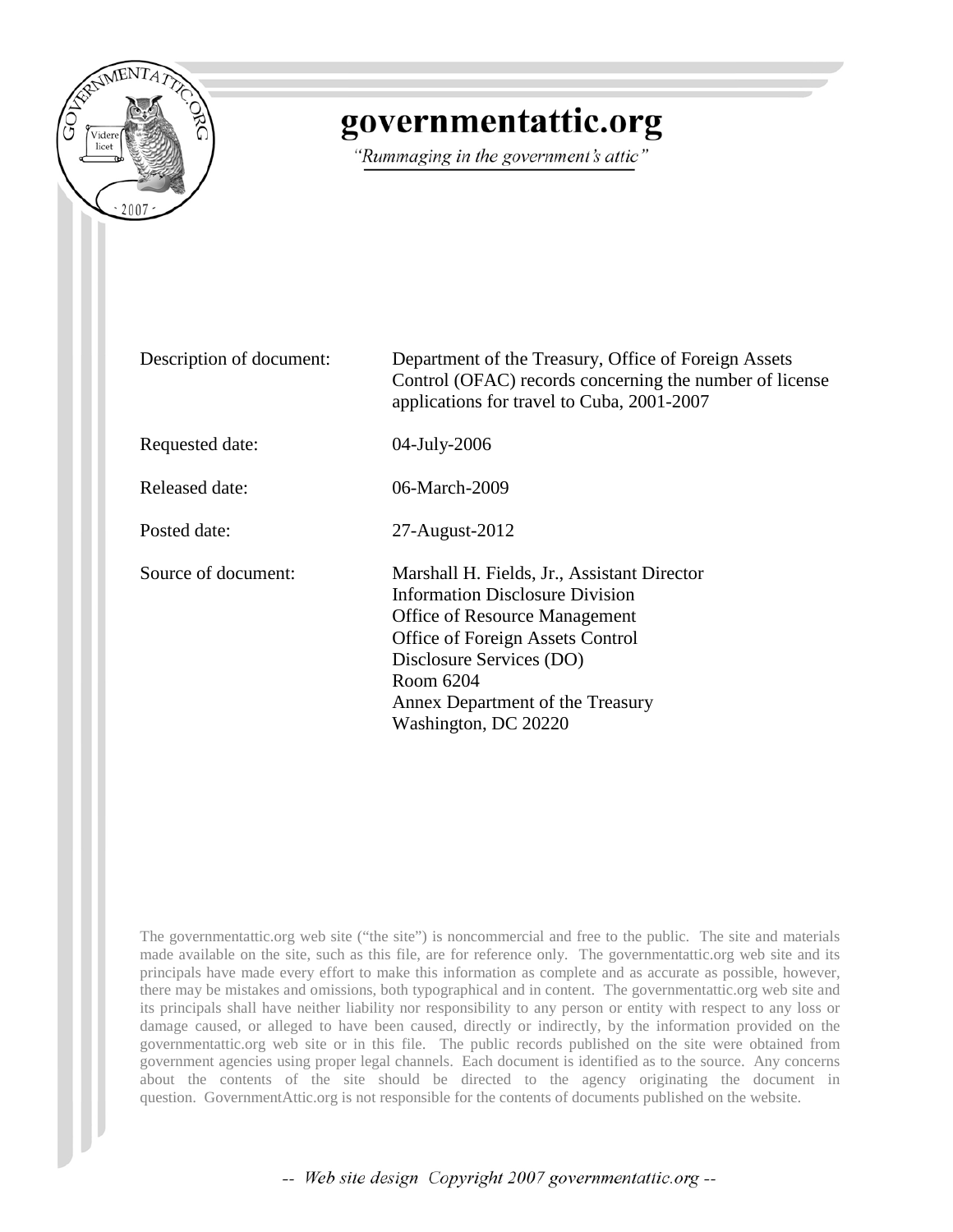

#### **DEPARTMENT OF THE TREASURY WASHINGTON, D.C. 20220**

FAC No.: GEN-3290988 FOIA Nos.: 2006-07-042 and 2006-07-043

#### **MAR 6** 2009

This is in response to your Freedom of information Act, 5 U.S.C. § 552 (FOIA) requests to the Department of the Treasury (Treasury), Office of Foreign Assets Control (OFAC), dated July 4, 2006. You requested a copy of"any records containing available aggregate or statistical information concerning the number oflicense applications for travel to Cuba granted since January 1, 1995, including a breakdown by year from 1995 to present."

Please be aware that OFAC is experiencing a substantial backlog of FOIA requests that has adversely affected its response time.

A search was completed by OFAC for documents responsive to your request and produced a total of three (3) pages that are being release to you in full. Please be advised that no records are available for the period of 1995-2000.

You may appeal this decision, in writing, within 35 days after the date of this letter to the Freedom of Information Act Appeal, Disclosure Services (DO), Room 6204, Annex, Department of the Treasury, Washington, DC 20220. The deciding official for OFAC appeals is the Assistant Secretary of the Office of Terrorist Financing and Financial Crimes. Please include with your letter of appeal a copy of this response letter. Please reference FOIA case number **2006-07-043** in all future correspondence. Copies of the FOIA and Treasury regulations are available at www.treasury.gov/foia.

Provisions of the FOIA allow us to recover part of the cost of complying with your request. In this instance, no fees have been assessed.  $31$  CFR  $\S$  1.7.

Please be advised that we have administratively closed FOIA request number **2006-07-042** as it is a duplicate of FOIA number **2006-07-043.** 

Enclosed is an information sheet pertaining to your right to administrative appeal. Please refer to FOIA number **2006-07-043** in all future correspondence with this office. This office can be reached at (202) 622-4374.

Sincerely  $\ell\ell$ r

Marshall H. Fields, Jr. Assistant Director, Disclosure Services Office of Resource Management Office of Foreign Assets Control

Enclosures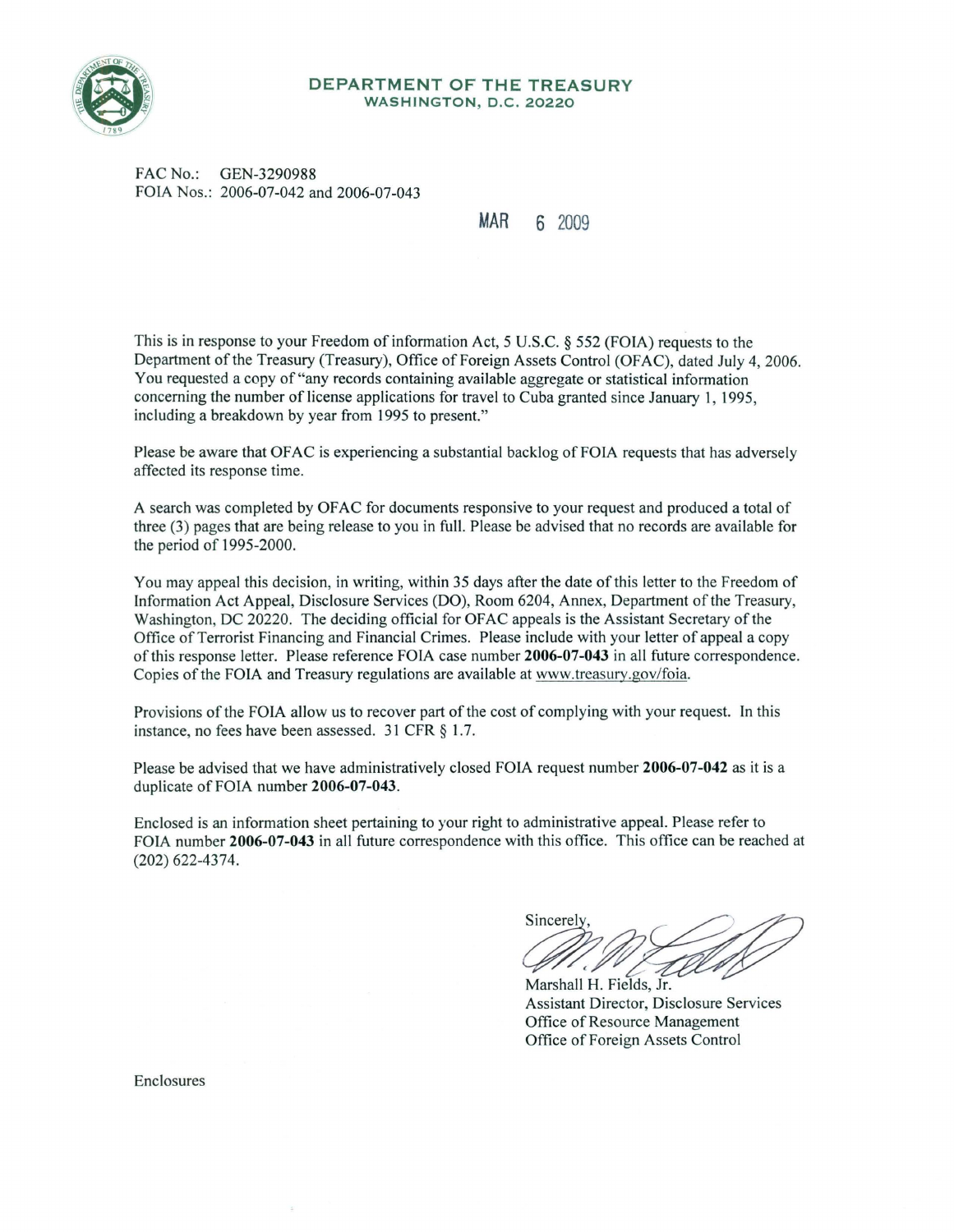### **ADMINISTRATIVE APPEAL**

You may file an appeal with the Department of the Treasury when:

- Access to records has been denied in part or in whole:
- There has been an adverse determination of your requestor category;
- Your request for fee waiver or reduction has been denied;
- It has been determined that no responsive records exist; or
- Your request for expedited processing has been denied.

Your appeal, other than an appeal of a denial for expedited processing, must be submitted within 35 days after (1) the date of the initial determination, or (2) the date of the letter transmitting the last records released, whichever is later, except in the case of a denial of expedited processing. An appeal of a denial for expedited processing must be made within 10 days of the date of the initial determination to deny expedited processing. The appeal must be in writing, signed by you or your representative, and contain the following information:

- Your name and address;
- Date of your initial request;
- Date of the letter denying your request;
- Description of why you believe the initial determination was in error; and
- The FOIA/PA number assigned to your request.

Please mail your appeal to: Freedom of Information Act Appeal Disclosure Services, DO Room 6204, Annex Department of the Treasury Washington, D.C. 20220

The deciding official on your appeal will be the Assistant Secretary of the Office of Terrorist Financing and Financial Crimes.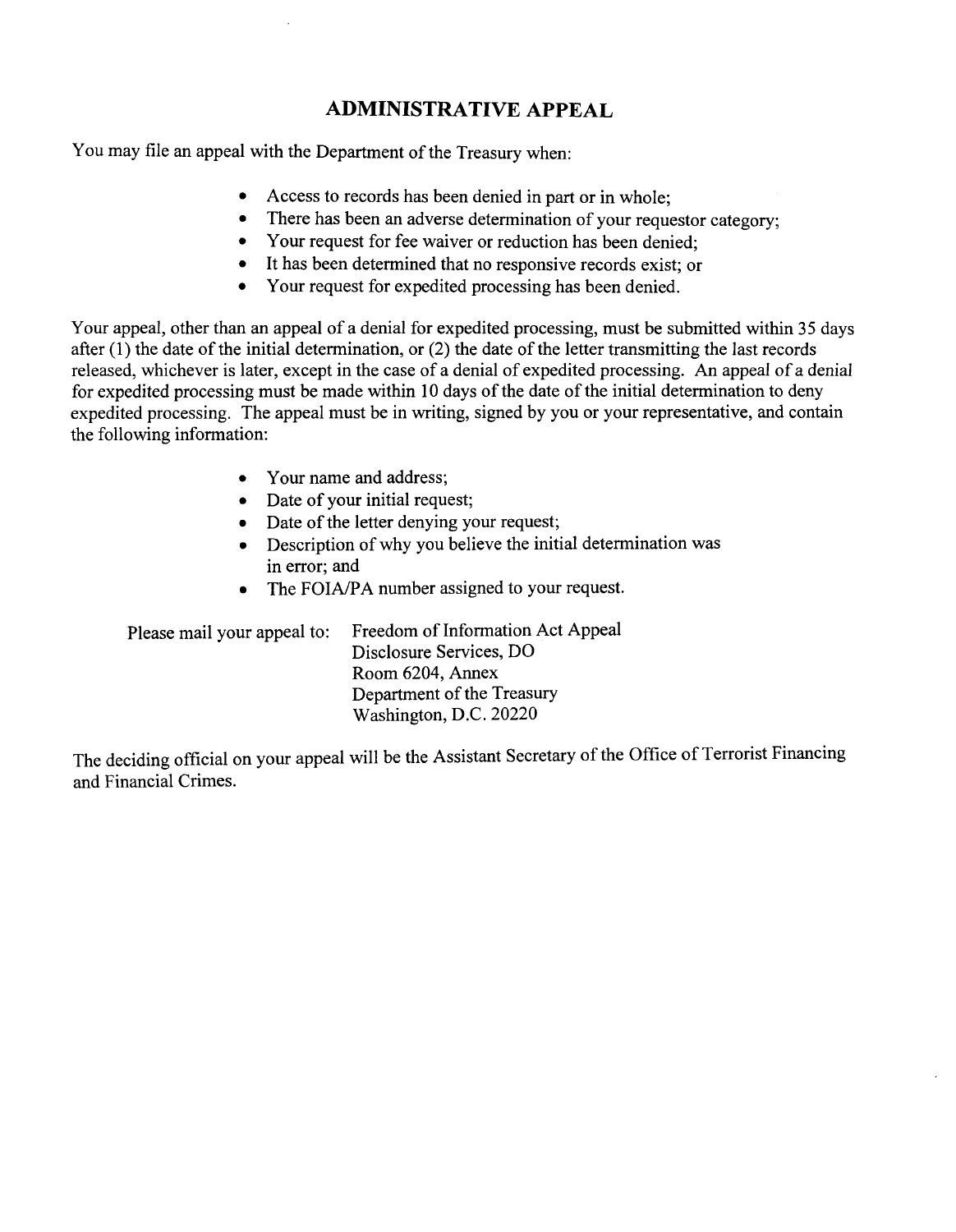| Month/Year       | D.C. Office | Miami Office | <b>OFAC Total</b> |
|------------------|-------------|--------------|-------------------|
| Jan. 2001        | 83          | 965          | 1048              |
| Feb. 2001        | 79          | 1024         | 1103              |
| Mar. 2001        | 63          | 1921         | 1984              |
| Apr. 2001        | 72          | 1253         | 1325              |
| May 2001         | 64          | 1734         | 1798              |
| June 2001        | 56          | 1796         | 1852              |
| <b>July 2001</b> | 44          | 2137         | 2181              |
| Aug. 2001        | 55          | 1250         | 1305              |
| Sept.2001        | 45          | 1272         | 1317              |
| Oct. 2001        | 78          | 2219         | 2297              |
| Nov. 2001        | 93          | 1899         | 1992              |
| Dec. 2001        | 39          | 1396         | 1435              |
| 2001 Total       | 771         | 18866        | 19637             |
|                  |             |              |                   |
| Jan. 2002        | 86          | 1249         | 1335              |
| Feb. 2002        | 59          | 1314         | 1373              |
| Mar. 2002        | 56          | 1498         | 1554              |
| Apr. 2002        | 65          | 1675         | 1740              |
| <b>May 2002</b>  | 31          | 1627         | 1658              |
| June 2002        | 35          | 1756         | 1791              |
| <b>July 2002</b> | 23          | 1543         | 1566              |
| Aug. 2002        | 40          | 1329         | 1369              |
| Sept. 2002       | 35          | 1234         | 1269              |
| Oct. 2002        | 74          | 2728         | 2802              |
| Nov. 2002        | 76          | 2168         | 2244              |
| Dec. 2002        | 40          | 1340         | <u>1380</u>       |
| 2002 Total       | 620         | 19461        | 20081             |

## **Cuba Travel Licenses Approved for theY ear 2001 and 2002**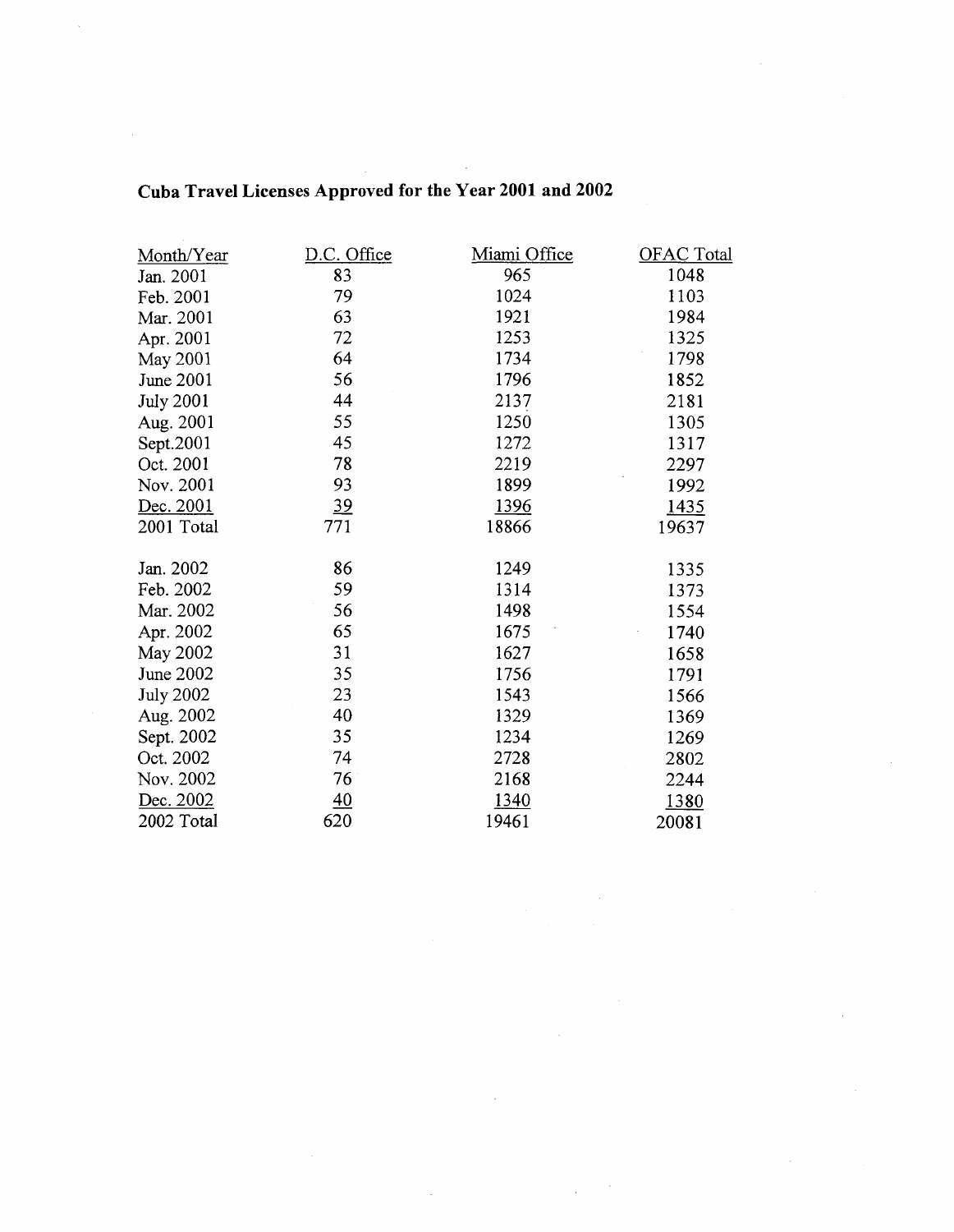## **Year 2003 Cuba Travel Licenses Issued**

| Month     | D.C. Office | Miami Office | Total |
|-----------|-------------|--------------|-------|
| January   | 55          | 1739         | 1794  |
| February  | 58          | 1880         | 1938  |
| March     | 47          | 2026         | 2073  |
| April     | 48          | 2892         | 2940  |
| May       | 29          | 2915         | 2944  |
| June      | 78          | 2670         | 2748  |
| July      | 83          | 3278         | 3361  |
| August    | 135         | 1749         | 1884  |
| September | 82          | 1697         | 1779  |
| October   | 102         | 3233         | 3335  |
| Total     | 717         | 24079        | 24796 |

'

 $\bar{\mathbf{t}}$